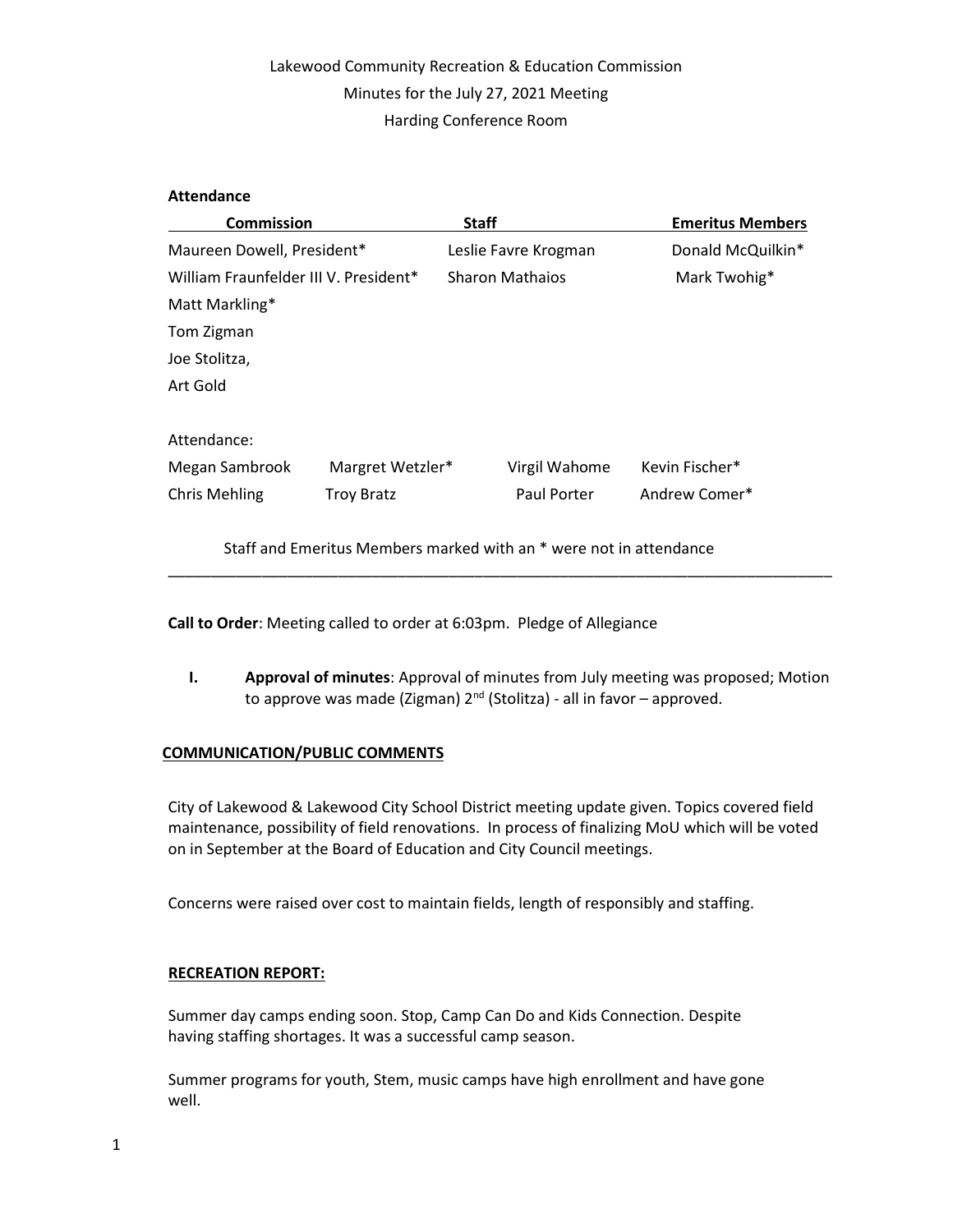# Lakewood Community Recreation & Education Commission Minutes for the July 27, 2021 Meeting Harding Conference Room

Youth baseball tot, 6U, 8U over for the summer. 10U and 12U having playoff games in the next coming week. Lots of rain in July extended the season by a couple weeks.

Youth football offered this fall for  $1<sup>st</sup>$ -6<sup>th</sup> grade. New uniforms ordered for 5/6 grade. Signs were also purchased for promotion.

Volleyball for 3<sup>rd</sup>-6<sup>th</sup> grades offered, very high interest, successful summer camps promoted the league.

Summer adult softball will start playoffs in the coming weeks. Again lots of rain moved season back a few weeks. Lots of rescheduling.

Fall adult sports softball and adult kick ball registration is open with lots of interest.

Pools are up and running. Swim lessons are full. Lifeguard shortage this season. Survey is out regarding infrastructure improvements at Lakewood's Foster pool. Sixmo Inc. architecture and engineering firm hired by city for design and construction of new pool.

### II. Old Business:

C.R.E.C. Roll call vote; approval of updated By-Laws – Motion approved. Will be given to Board of Education for approval.

### II. New Business:

Refugee outreach, ESSR funds toward free swim lessons, Ranger pride program for youth Recreation participants to receive free entrance to sporting events.

Sub committees

Pandemic numbers vs now 2020 vs 2021

### IV. Adjournment:

Meeting adjourned 7:10 pm.